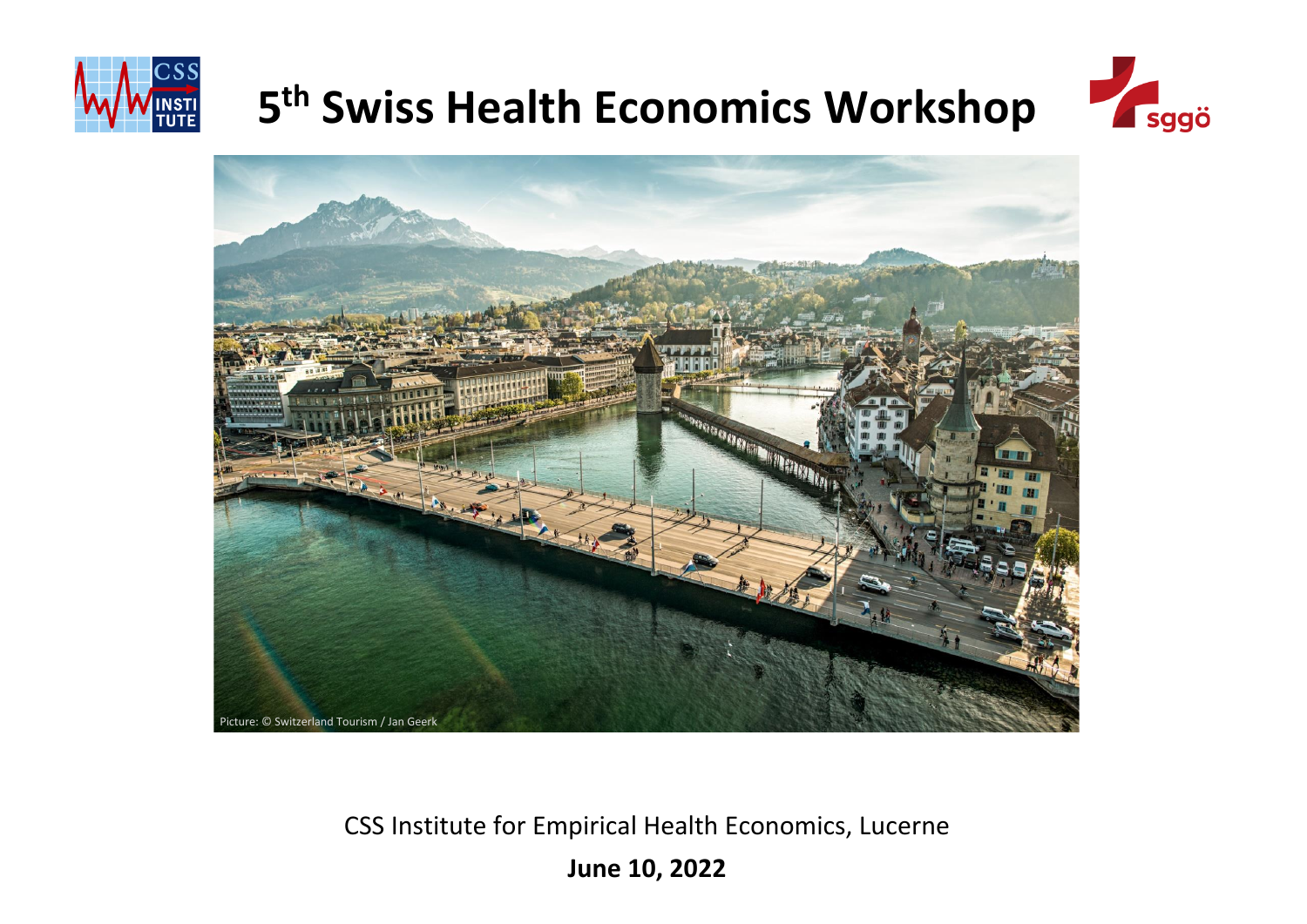



#### **Room 5.250 Room 5.258**

| 10.15           | <b>Arrival</b>                                                                                                                                                                        |                                                                                                                                                                            |
|-----------------|---------------------------------------------------------------------------------------------------------------------------------------------------------------------------------------|----------------------------------------------------------------------------------------------------------------------------------------------------------------------------|
| $10.25 - 10.30$ | <b>Christian P.R. Schmid: Welcome</b>                                                                                                                                                 |                                                                                                                                                                            |
|                 | 1A - Health Equality (Chair: Ana Ona)                                                                                                                                                 | 1B - Health Care Expenditures (Chair: Simon Wieser)                                                                                                                        |
| $10.30 - 11.05$ | Zora Föhn: Individual attitude for risk and income solidarity in healthcare<br>costs, discussed by Armando N. Meier                                                                   | <b>Emiliano Soldini:</b> Cost-effectiveness of Crisis Resolution Home Treatment<br>for the management of acute psychiatric crises in Ticino, discussed by Peter<br>Zweifel |
| $11.05 - 11.40$ | Ana Ona: To what extent do unmet health care needs explain health<br>inequalities? A direct regression inequality decomposition, discussed by<br>Katharina Blankart                   | Simon Wieser: Health care spending by disease in Switzerland in 2012 and<br>2017 - A decomposition analysis, discussed by Dilek Sevim                                      |
| $11.40 - 12.00$ | <b>Coffee Break</b>                                                                                                                                                                   |                                                                                                                                                                            |
|                 | 2A - Physician Dispensing (Chair: Tobias Müller)                                                                                                                                      | 2B - Pharmaceuticals (Chair: Armando N. Meier)                                                                                                                             |
| $12.00 - 12.35$ | Hyacinthe Müller: Does introducing physician dispensing affect drug<br>prescriptions? Evidence from Switzerland, discussed by Igor Francetic                                          | Katharina Blankart: The effects of off-label drug use on disability and<br>health care use, discussed by Helge Liebert                                                     |
| $12.35 - 13.10$ | Tobias Müller: Rents for Pills: Financial Incentives & Physician Behavior,<br>discussed by Konstantin Beck                                                                            | Armando N. Meier: Monetary incentives increase COVID-19 vaccinations,<br>discussed by Linn Hjalmarsson                                                                     |
| $13.10 - 14.30$ | Lunch                                                                                                                                                                                 |                                                                                                                                                                            |
|                 | 3A - Providers and Health Insurance (Chair: Igor Francetic)                                                                                                                           | 3B - Health Economic Theory (Chair: Dilek Sevim)                                                                                                                           |
| $14.30 - 15.05$ | Linn Hjalmarsson: The Impact of Interpersonal Discontinuities in Primary<br>Care: A Study of Practice Handovers, discussed by Tobias Müller                                           | Konstantin Beck: How to evaluate the number of lost life years due to a<br>pandemic disease?, discussed by Simon Wieser                                                    |
| $15.05 - 15.40$ | Helge Liebert: Who Increases Emergency Department Use? New Insights<br>from the Oregon Health Insurance Experiment, discussed by Zora Föhn                                            | Peter Zweifel: Mitigating adverse selection through multi-peril insurance<br>policies, discussed by Emiliano Soldini                                                       |
| $15.40 - 16.15$ | Igor Francetic: Selection on moral hazard in the Swiss market for<br>mandatory health insurance: Empirical evidence from Swiss Household<br>Panel data, discussed by Hyacinthe Müller | Dilek Sevim: Decision Thresholds for Medical Tests Under Ambiguity<br>Aversion, discussed by Ana Ona                                                                       |
| $16.15 - 16.35$ | <b>Coffee Break</b>                                                                                                                                                                   |                                                                                                                                                                            |
| $16.35 - 17.15$ | <b>Günther Fink: Estimating the Utility Cost of Covid-19 Restrictions -</b><br><b>Evidence from Switzerland</b>                                                                       |                                                                                                                                                                            |
| $17.15 - 17.25$ | <b>Christian P.R. Schmid: Concluding Remarks</b>                                                                                                                                      |                                                                                                                                                                            |
| $17.30 - 18.30$ | Annual Meeting of the SGGO                                                                                                                                                            |                                                                                                                                                                            |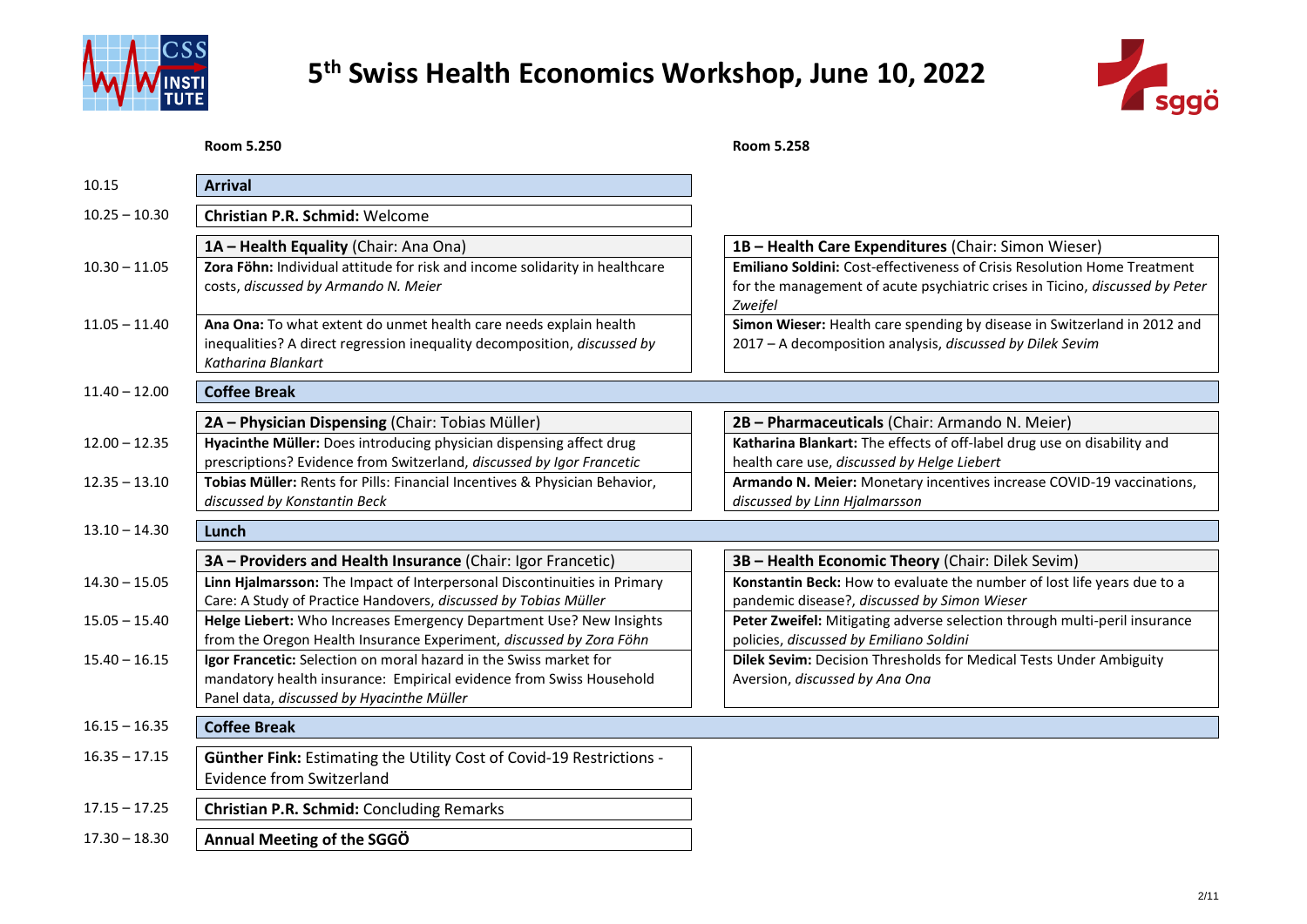



### **1A – Health Equality**

*10.30 – 11.40, Room 5.250, chaired by Ana Ona, Swiss Paraplegie Center*

*Presenter:* Zora Föhn, University of Lucerne *Presenter:* Ana Ona, Swiss Paraplegie Center *Co-Author(s): Co-Author(s):* Kyriakides Athanasios, U. of Patras

#### *Discussant:* Armando N. Meier, University of Lausanne *Discussant:* Katharina Blankart, University of Duisburg-Essen

*Abstract:* Solidarity in health care financing is a central element of European health policy but differs between financing systems. In light of current debates, knowledge of citizens' preferences on solidarity is crucial for governance. There are studies on the determinants of redistributive preferences, but they do not specifically address solidarity in health care financing. This article examines the Swiss population's attitudes towards risk and income solidarity in health care costs and analyses which aspects determine attitudes towards it.

> Data from a population survey in Switzerland (N=4'873) are used. Based on regression modeling, the statistical relationship between self-interest (income, health status, risk aversion), belief (trust in health care, attitude towards self-causation of health or poverty, political attitude) and attitudes towards income and risk solidarity is tested.

> For both aspects of solidarity, political attitudes and trust in the current health system are the most important determinants of individual attitudes. Risk aversion is positively related to income solidarity, but not to risk solidarity. Health status is negatively associated with risk solidarity, while higher income has a negative association with both forms of solidarity.

> The results suggest that factors of self-interest and belief are related to attitudes towards risk and income solidarity in health care financing, but that attitudinal factors have a stronger influence than aspects of self-interest.

#### **Individual attitude for risk and income solidarity in healthcare costs To what extent do unmet health care needs explain health inequalities? A direct regression inequality decomposition**

Piotr Tederko, Medical U. of Warsaw Reuben Escorpizo, U. of Vermont Mohit Arora, U. of Sydney

Christian Sturm, Med. HS Hannover Xu Guang, Hospital of Nanjing Med. U. Diana Pacheco, Swiss Paraplegic Res.

*Abstract:* Inequality in health is a prevalent and growing concern across countries where people facing disabilities are disproportionately

affected. Unmet healthcare needs explain a large part of the observed differences; however, there are other causes, many unavoidable, that also play a role.

This article explores the health concentration across income levels in populations with spinal cord injury (SCI). SCI is of special interest in the study of health systems, as it is an irreversible, long-term health condition that combines a high level of impairment with a series of comorbidities. Through a direct regression approach to decomposing socioeconomic health inequality, we analyze the importance of avoidable and unavoidable factors in these inequalities. To do so, we use two health outcomes: years with the injury and a comorbidity index. Data come from the International Spinal Cord Injury Survey (InSCI), which collected information on the lived experience of people with SCI in 22 countries around the world.

The results show that for the years living with SCI, the differences are mainly explained by the age of the injury of the participants (unavoidable factor). However, in terms of comorbidities, avoidable factors explain most inequalities observed: unmet healthcare needs followed by the causes of the injury. Results vary by country exhibiting a prevalence of pro-rich inequalities: better health outcomes are concentrated among high-income groups.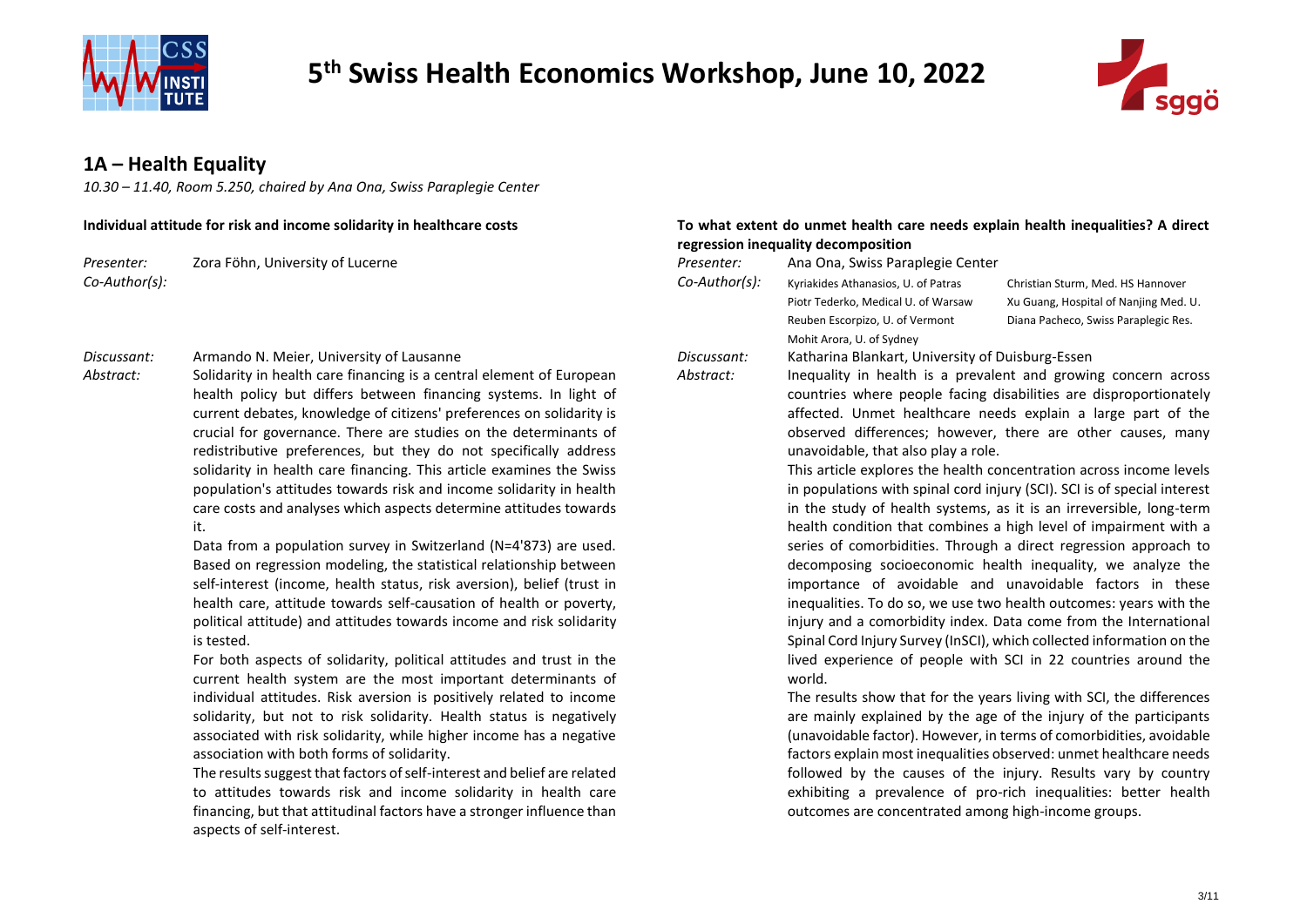



### **1B – Health Care Expenditures**

*10.30 – 11.40, Room 5.258, chaired by Simon Wieser, ZHAW Winterthur Institute of Health Economics*

#### **Cost-effectiveness of Crisis Resolution Home Treatment for the management of acute psychiatric crises in Ticino**

*Presenter:* Emiliano Soldini, University of Applied Sciences and Arts of Southern Switzerland (SUPSI) *Co-Author(s):* Luca Crivelli, SUPSI

Maddalena Alippi, Cantonal Psychiatric Clinic

- *Discussant:* Peter Zweifel, University of Zurich
- *Abstract:* Crisis Resolution Home treatment (CRHT) is an alternative to hospitalization for acute psychiatric crises management recently introduced in Ticino. We assessed the cost-effectiveness of CRHT in comparison with hospitalization for the treatment phase and for a follow-up phase of 2 years after discharge.

We used a natural experiment based on geography (CRHT is available only in the Bellinzona e Valli region). As effectiveness measures, we considered psychiatric symptoms reduction at discharge (treatment) and the number of non-readmission days and the proportion of non-psychiatric costs (follow-up). Treatment direct costs were obtained from the clinic accounting; follow-up direct costs were obtained from health insurance reimbursements. Indirect costs were estimated on the basis of sick leave days. Bootstrapped clustered regression analysis was used to assess cost differences between intervention and control groups; costeffectiveness was assessed with Cost-effectiveness Acceptability Curves.

Data were available for 208 patients for the treatment phase and 163 for the follow-up phase. CRHT was less costly for the treatment phase, but its cost-effectiveness was strongly related to the type of psychiatric symptoms considered. For the follow-up phase, CRHT resulted both less costly and cost-effective.

CRHT proved to be a cost-effective alternative to standard inpatient treatment. Further research is needed to explore the characteristics of patients that may benefit the most from CRHT.

| Health care spending by disease in Switzerland in 2012 and 2017 - A decomposition<br>analysis |                                                                                                                                                                                                                                                                                                                                                                                                                                                                                                                                                                                                                                                                                                                                                                                                                                                |                      |
|-----------------------------------------------------------------------------------------------|------------------------------------------------------------------------------------------------------------------------------------------------------------------------------------------------------------------------------------------------------------------------------------------------------------------------------------------------------------------------------------------------------------------------------------------------------------------------------------------------------------------------------------------------------------------------------------------------------------------------------------------------------------------------------------------------------------------------------------------------------------------------------------------------------------------------------------------------|----------------------|
| Presenter:                                                                                    | Simon Wieser, ZHAW Winterthur Institute of Health Economics                                                                                                                                                                                                                                                                                                                                                                                                                                                                                                                                                                                                                                                                                                                                                                                    |                      |
| Co-Author(s):                                                                                 | Xavier Schärer, ZHAW                                                                                                                                                                                                                                                                                                                                                                                                                                                                                                                                                                                                                                                                                                                                                                                                                           | Stefan Scholz, SUIVA |
|                                                                                               | Maria Trottmann, SWICA                                                                                                                                                                                                                                                                                                                                                                                                                                                                                                                                                                                                                                                                                                                                                                                                                         | Michael Stucki, ZHAW |
| Discussant:                                                                                   | Dilek Sevim, University of Basel                                                                                                                                                                                                                                                                                                                                                                                                                                                                                                                                                                                                                                                                                                                                                                                                               |                      |
| Abstract:                                                                                     | Objectives: The drivers of the increasing health care spending in<br>Switzerland are poorly understood. We decompose spending by<br>diseases and other dimensions and estimate the contribution of<br>single cost drivers to spending growth between 2012 and 2017.<br>Methods: We decompose total healthcare spending by 45 major<br>diseases, 19 health services, 21 age groups, and gender of patients<br>and identify the contribution of four main drivers of spending:<br>population growth, population structure, disease prevalence, and<br>spending per prevalent patient. The analysis is based on micro-data<br>from a multitude of data sources (hospital inpatient registry, health<br>and accident insurance claims data, etc.).                                                                                                 |                      |
|                                                                                               | Results: Total health care spending increased by 19.7 % from 2012<br>to 2017. Preliminary results show that musculoskeletal diseases<br>were the most expensive disease group in both years. The largest<br>increase in relative spending was observed for nutritional<br>deficiencies, sense organ diseases, well care, and neoplasms.<br>Cardiovascular diseases and mental disorders showed below-<br>average growth rates. Spending per prevalent patient was the most<br>important driver of the spending growth.<br>Conclusions: A large part of health care spending growth in<br>Switzerland was associated with increases in spending per patient.<br>This must be due to higher treatment intensity or to the<br>introduction of new expensive treatments, as prices of existing<br>treatments did not in increase the study period. |                      |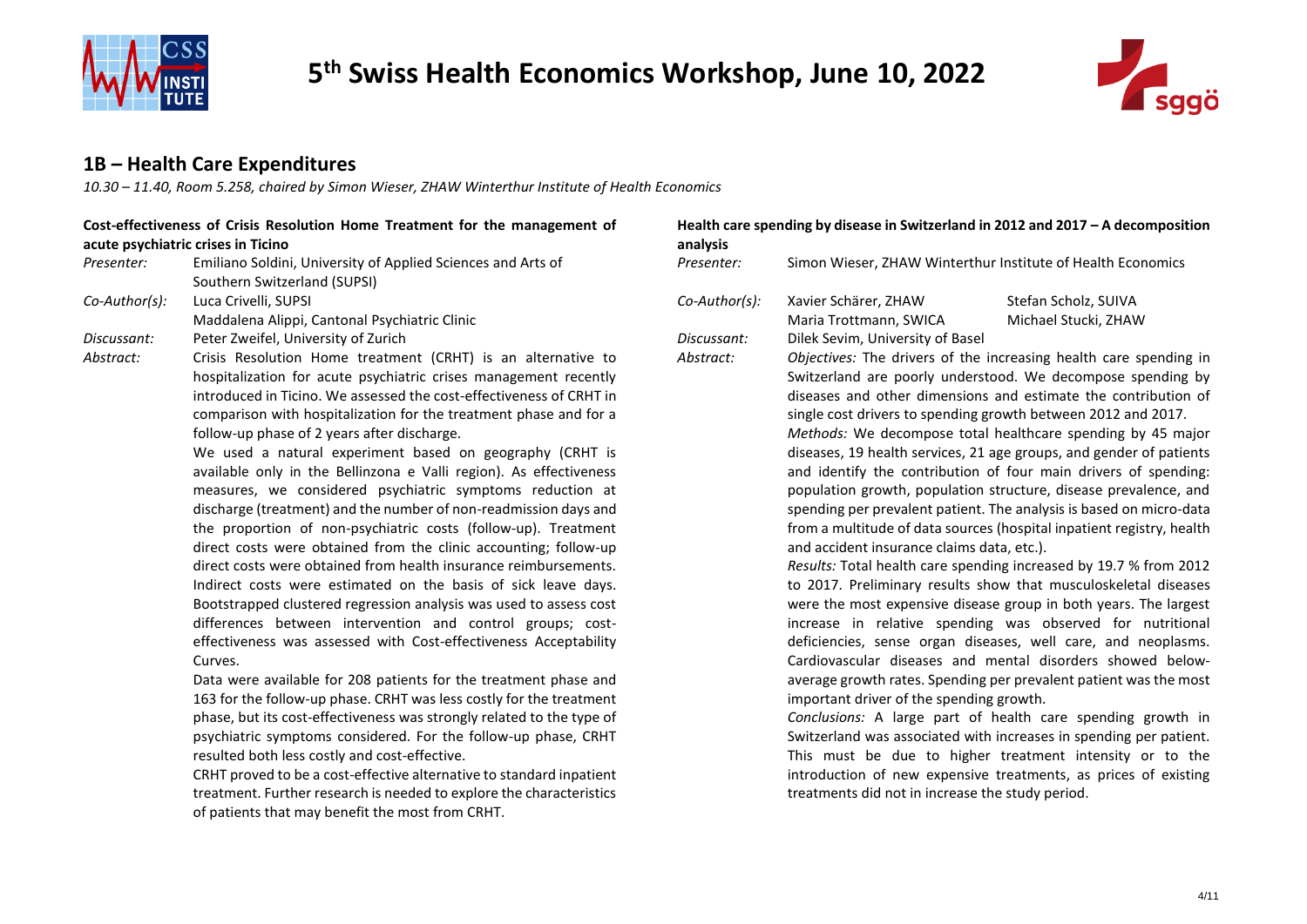



### **2A – Physician Dispensing**

*12.00 – 13.10, Room 5.250, chaired by Tobias Müller, Bern University of Applied Sciences*

#### **Does introducing physician dispensing affect drug prescriptions? Evidence from Switzerland Presenter:** Hyacinthe Müller, University of St. Gallen *Pres*

*Co-Author(s): Co-Author(s):* Christian P.R. Schmid, CSS Institute

*Discussant:* Igor Francetic, University of Manchester *Discussant: Discussant:* 

*Abstract:* Prescribing and dispensing medical drugs is strictly separated in many developed countries in outpatient care. One major reason for this separation is the prevention of moral hazard. However, some countries explicitly allow physicians to directly dispense drugs to their patients (physician dispensing). Earning markups on dispensed drugs may incentivise physicians to not prescribe drugs that are optimal for their patients, but rather drugs that maximise markups. Using rich health insurance claims data, I empirically investigate this agency problem by measuring the effects of the introduction of physician dispensing on prescription drug expenditures in three Swiss cities, Zurich and Winterthur in 2012, and Schaffhausen in 2018. I apply a difference-in-difference approach and provide longterm dynamics of the potential effects in Zurich and Winterthur. My hypothesis is that prescription drug expenditures per patient increase following the policy changes. Two channels are likely to drive potential effects, quantities and prices of prescribed drugs. In the absence of a welfare evaluation of the policy changes, eliminating markups on prescription drugs dispensed by physicians could be a way to prevent moral hazard even under the presence of physician dispensing.

#### **Rents for Pills: Financial Incentives & Physician Behavior**

| Presenter:    | Tobias Müller, Bern University of Applied Sciences                                                                                                                                                                                                                                                                                                                                                                                                                                                                                                                                                                                                                                                                                                                                                                                                                                                                                                                                                                                                                                                                                                                                                                                                                                                                                                        |  |
|---------------|-----------------------------------------------------------------------------------------------------------------------------------------------------------------------------------------------------------------------------------------------------------------------------------------------------------------------------------------------------------------------------------------------------------------------------------------------------------------------------------------------------------------------------------------------------------------------------------------------------------------------------------------------------------------------------------------------------------------------------------------------------------------------------------------------------------------------------------------------------------------------------------------------------------------------------------------------------------------------------------------------------------------------------------------------------------------------------------------------------------------------------------------------------------------------------------------------------------------------------------------------------------------------------------------------------------------------------------------------------------|--|
| Co-Author(s): | Christian P.R. Schmid, CSS Institute                                                                                                                                                                                                                                                                                                                                                                                                                                                                                                                                                                                                                                                                                                                                                                                                                                                                                                                                                                                                                                                                                                                                                                                                                                                                                                                      |  |
|               | Michael Gerfin, University of Bern                                                                                                                                                                                                                                                                                                                                                                                                                                                                                                                                                                                                                                                                                                                                                                                                                                                                                                                                                                                                                                                                                                                                                                                                                                                                                                                        |  |
| Discussant:   | Konstantin Beck, University of Lucerne                                                                                                                                                                                                                                                                                                                                                                                                                                                                                                                                                                                                                                                                                                                                                                                                                                                                                                                                                                                                                                                                                                                                                                                                                                                                                                                    |  |
| Abstract:     | Objectives: We study the impact of financial incentives on the<br>prescription behavior of physicians.                                                                                                                                                                                                                                                                                                                                                                                                                                                                                                                                                                                                                                                                                                                                                                                                                                                                                                                                                                                                                                                                                                                                                                                                                                                    |  |
|               | Methods: We exploit a natural experiment that resulted from a<br>recent reform in two large cities in Switzerland. The reform opened<br>up an additional income channel for physician by allowing them to<br>earn a markup on drugs they prescribe to their patients (so-called<br>"physician dispensing"). Based on a two-step procedure that<br>combines entropy balancing and DiD estimation, we estimate the<br>effect of dispensing on drug costs, prescription volumes and<br>physician earnings.<br>Results: We find that the reform leads to an increase in drug costs<br>by about +\$20 per patient translating to significantly higher<br>physician earnings (+\$30). We show that the revenue increase can<br>be decomposed into a substitution and rent-seeking component.<br>Our analysis indicates that physicians engage in rent-seeking by<br>substituting larger with smaller packages and cherry-picking more<br>profitable brands. Although patient health is not sacrificed, the<br>rent-seeking behavior results in unnecessary costs for society.<br>Discussion: Recent estimates by the OECD proclaim that 20% of<br>health care spending in industrialized countries are wasteful and<br>inefficient. Large chunks of that waste result from inadequate<br>incentives. In light of this, it's highly questionable whether it is a |  |
|               | smart idea to expose physicians to additional monetary incentives.<br>Our analysis provides a clear answer.                                                                                                                                                                                                                                                                                                                                                                                                                                                                                                                                                                                                                                                                                                                                                                                                                                                                                                                                                                                                                                                                                                                                                                                                                                               |  |
|               |                                                                                                                                                                                                                                                                                                                                                                                                                                                                                                                                                                                                                                                                                                                                                                                                                                                                                                                                                                                                                                                                                                                                                                                                                                                                                                                                                           |  |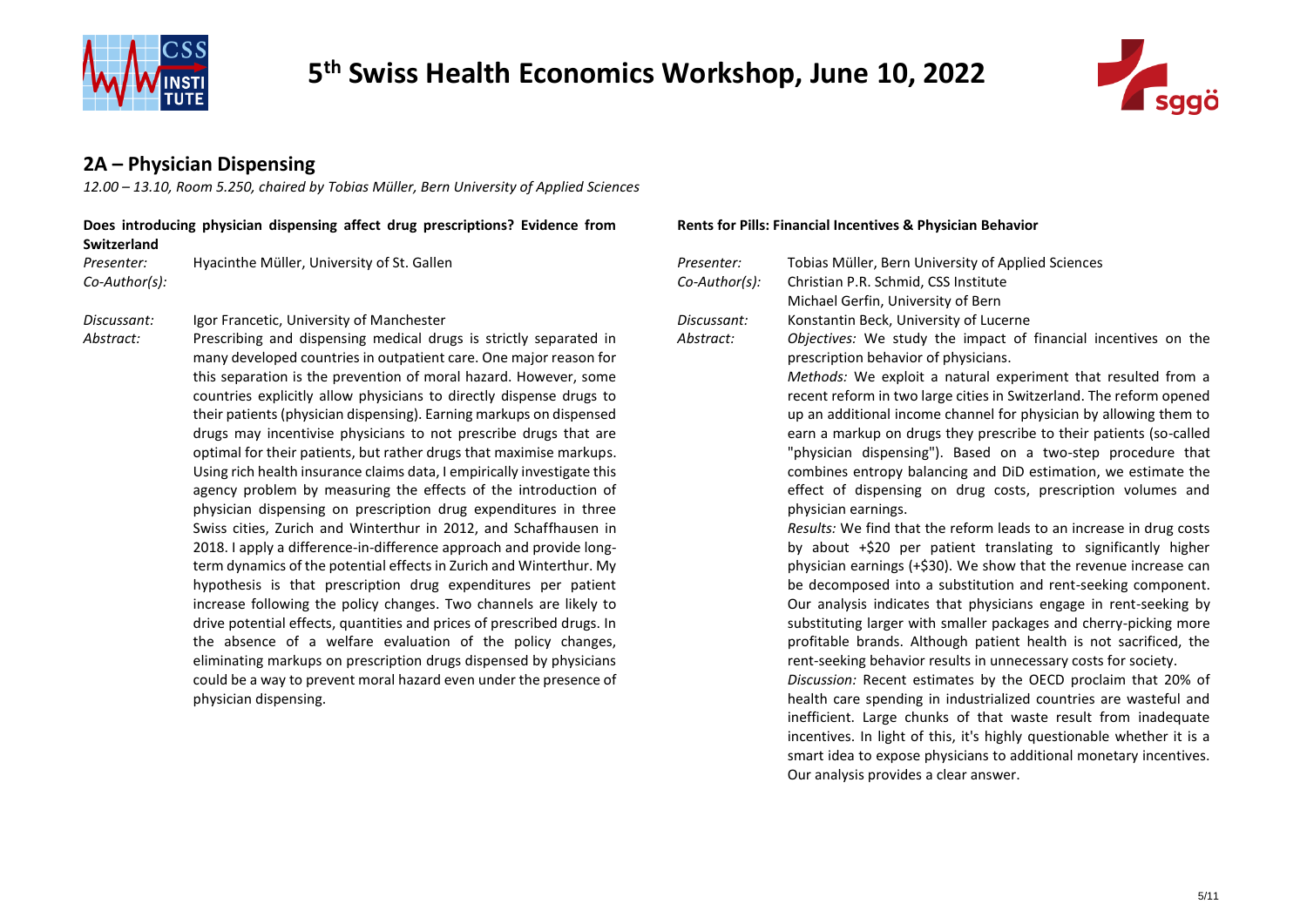



#### **2B – Pharmaceuticals**

*12.00 – 13.10, Room 5.258, chaired by Armando Meier, University of Lausanne*

#### **The effects of off-label drug use on disability and health care use Monetary incentives increase COVID-19 vaccinations**

| Presenter: | Katharina Blankart, University of Duisburg-Essen | Presenter: | Armando N. Meier, University of Lausanne |
|------------|--------------------------------------------------|------------|------------------------------------------|
|            |                                                  |            |                                          |

*Co-Author(s):* Frank Lichtenberg, Columbia University *Co-Author(s):*

*Discussant:* Helge Liebert, University of Zurich *Discussant:* Linn Hjalmarsson, University of Bern

- *Abstract: Objectives:* The inefficiency of using a drug off-label (whether the drug has been approved to treat the condition) is not well understood. We examine the potential gains from using the right technology (drug) in the right place (condition) and also account for the contribution of innovation (when the drug was approved). *Methods:* To empirically investigate the role of off-label use, we combine data from a pharmaceutical reference database (Thériaque) with data from the U.S. Medical Expenditure Survey for 1996-2015. We link 13,561 unique combinations of active ingredients by condition to data on 201,489 individuals by 219
	- conditions and product-level prescription data provided by the US Medical Expenditure Panel Survey, 1996-2015. To investigate the effect of the fraction of drugs used off-label we estimate 2-way (by individual and condition) fixed-effect models.
	- *Results:* Our estimates suggest that work loss would be 15% lower, and that hospital utilization would be 22% lower, if no drugs were used off-label relative to 2015 levels of off-label use. The estimated per capita value of eliminating off-label use is \$515--12.9% of medical expenditure and work-loss cost. Off-label use is higher in smaller markets and for older vintage drugs. The fraction of treatments used off-label declined from 59% in 1996 to 44% in 2015.
	- *Discussion:* Off-label drugs are technologies that either have no effect or harm the person.

| resenter:     | Armando N. Meier, University of Lausanne |
|---------------|------------------------------------------|
| co-Author(s): |                                          |

- 
- *Abstract:* The stalling of COVID-19 vaccination rates threatens public health. To increase vaccination rates, governments across the world are considering the use of monetary incentives. Here we present evidence about the effect of guaranteed payments on COVID-19 vaccination uptake. We ran a large preregistered randomized controlled trial (with 8286 participants) in Sweden and linked the data to population-wide administrative vaccination records. We found that modest monetary payments of 24 US dollars (200 Swedish kronor) increased vaccination rates by 4.2 percentage points (P =  $0.005$ ), from a baseline rate of 71.6%. By contrast, behavioral nudges increased stated intentions to become vaccinated but had only small and not statistically significant impacts on vaccination rates. The results highlight the potential of modest monetary incentives to raise vaccination rates.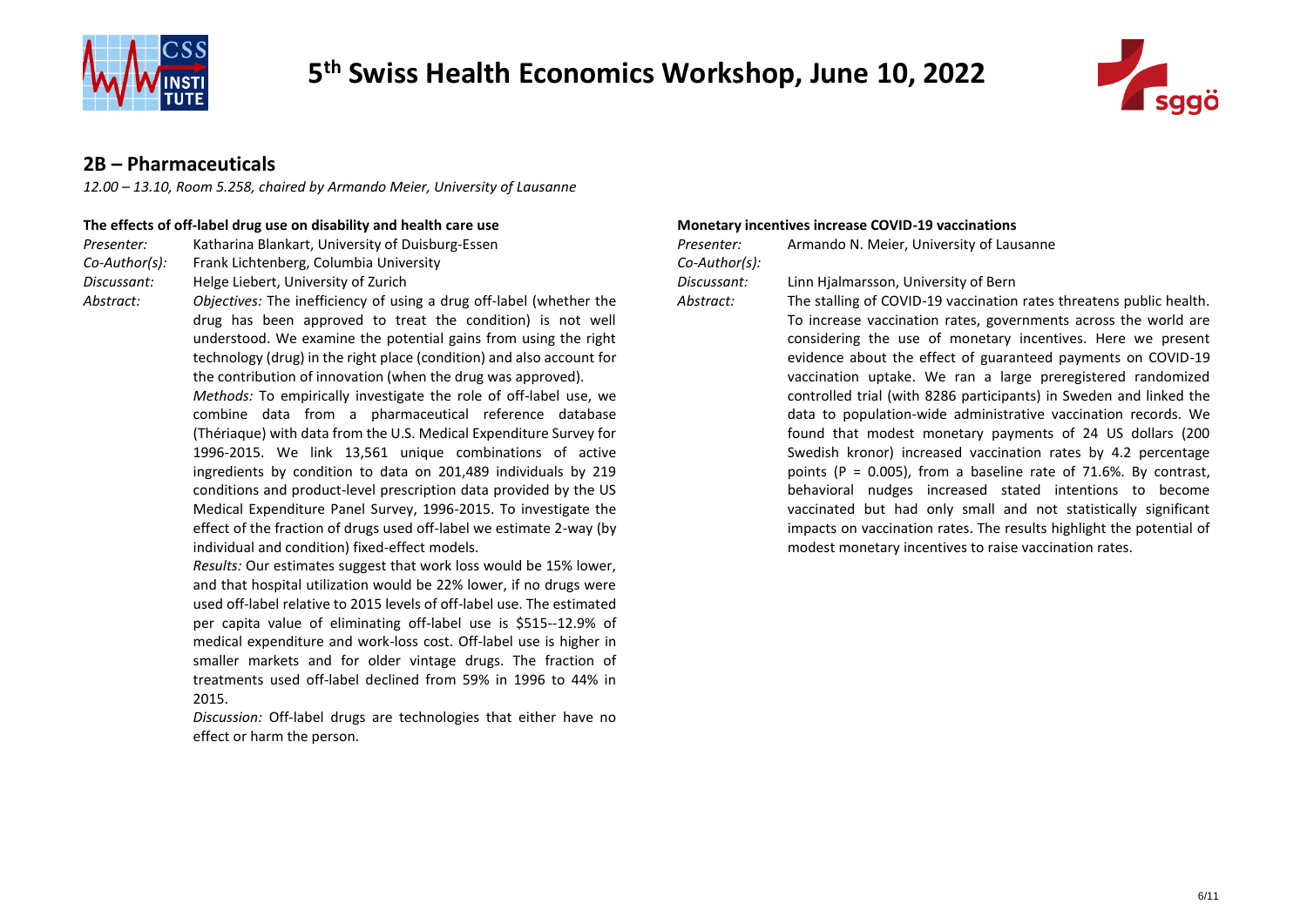



#### **3A – Providers and Health Insurance**

*14.30 – 16.15, Room 5.250, chaired by Igor Francetic, University of Manchester*

#### **The Impact of Interpersonal Discontinuities in Primary Care: A Study of Practice Handovers**

*Presenter:* Linn Hjalmarsson, University of Bern *Presenter:* Helge Liebert, University of Zurich

*Co-Author(s):* Tamara Bischof, University Bern

Boris Kaiser, B,S,S. Basel

*Discussant:* Tobias Müller, Bern University of Applied Sciences *Discussant:* Zora Föhn, University of Lucerne

*Abstract: Objectives:* We study handovers of primary care practices in Switzerland during the period of 2007-2015 to investigate how interpersonal discontinuities of care affect patients' health care utilization and health-related outcomes. Practice handovers provide an interesting setting because they trigger an interpersonal disruption in care, while access to care remains the same.

> *Methods:* We employ a difference-in-differences strategy to identify causal effects by comparing changes in outcomes between patients affected by practice handovers and a similar, but nonaffected group of patients. Combining rich claims-level data from a major Swiss health insurer with provider-level register data, we construct a matched patient-provider panel covering around 300,000 patients.

> *Results:* Our preliminary findings suggest that practice handovers lead to somewhat fewer general practitioner visits, which is partially offset by a small increase in specialist visits. While we do not observe a difference in overall health care expenditures, we find that expenditures per visit are somewhat rising. Considering healthrelated outcomes, we observe a minor increase in hospitalizations. *Discussion:* Overall, we find moderate effects induced by practice handovers, indicating that interpersonal discontinuity is less of a burden to the general patient population compared to limited access to care. These insights help to better understand previous findings in the related literature.

#### **Who Increases Emergency Department Use? New Insights from the Oregon Health Insurance Experiment**

*Co-Author(s):* Austin Denteh, Tulane University

*Abstract:* We provide new insights into the finding that Medicaid increased emergency department (ED) use from the Oregon experiment. Using nonparametric causal machine learning methods, we find economically meaningful treatment effect heterogeneity in the impact of Medicaid coverage on ED use. The effect distribution is widely dispersed, with significant positive effects concentrated among high-use individuals. A small group - about 14% of participants - in the right tail with significant increases in ED use drives the overall effect. The remainder of the individualized treatment effects is either indistinguishable from zero or negative. The average treatment effect is not representative of the individualized treatment effect for most people. We identify four priority groups with large and statistically significant increases in ED use - men, prior SNAP participants, adults less than 50 years old, and those with pre-lottery ED use classified as primary care treatable. Our results point to an essential role of intensive margin effects - Medicaid increases utilization among those already accustomed to ED use and who use the emergency department for all types of care. We leverage the heterogeneous effects to estimate optimal assignment rules to prioritize insurance applications in similar expansions.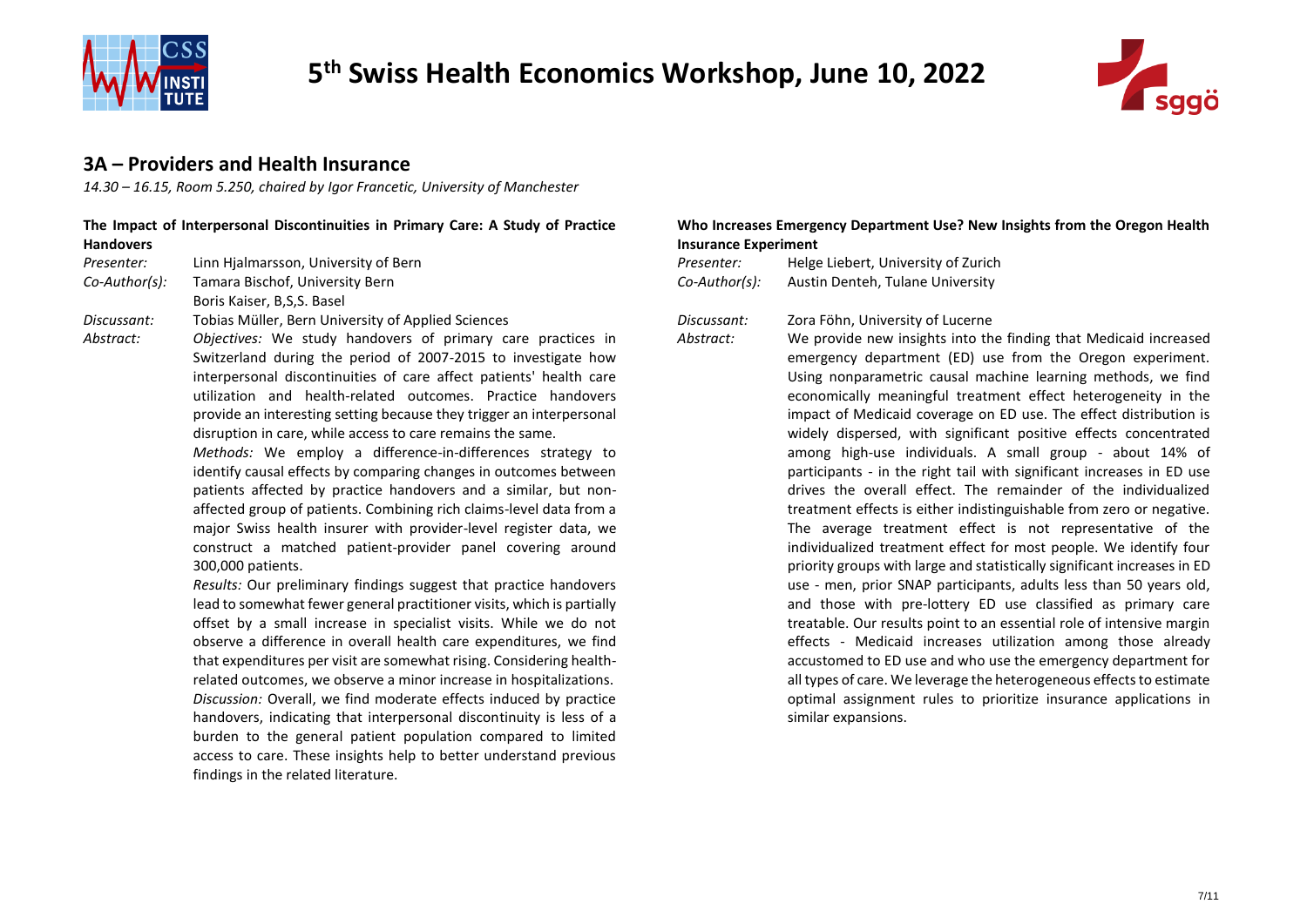



#### **3A – Providers and Health Insurance**

*14.30 – 16.15, Room 5.250, chaired by Igor Francetic, University of Manchester*

#### **Selection on moral hazard in the Swiss market for mandatory health insurance: Empirical evidence from Swiss Household Panel data**

*Presenter:* Igor Francetic, University of Manchester *Co-Author(s): Discussant:* Hyacinthe Müller, University of St. Gallen

*Abstract: Objectives:* The extent of selection on moral hazard – coverage driven by heterogeneity in behavioural responses to health insurance, i.e., utilization slopes rather than levels – is mostly an open empirical question. Our goal is to measure it in the context of the Swiss managed competition system.

> *Methods:* We use a mix of data from the Swiss Household Panel and from publicly available regulatory data. We use the (log) number of doctor visits as a proxy for healthcare utilization and study the response to unexpected injury or illness, which we argue to be plausibly exogenous conditionally on covariates. To address the endogeneity between coverage choice and risk types, we employ an instrumental variable approach and compare responses of individuals switching deductible to those maintaining the same coverage.

> *Results:* On average, individuals switching from higher to lower deductible levels consumed 12 to 25 percent more healthcare compared to individuals who had already selected the same deductible level. Analogously, individuals switching from lower to higher deductible showed milder responses to the health shock compared to high-risk individuals.

> *Discussion:* Our results support the mechanisms of selection on moral hazard, confirm predictions of simple models of selection on moral hazard in health insurance, and match the magnitude of results found in previous contributions. We discuss potential implications for the regulation of the Swiss mandatory health insurance market.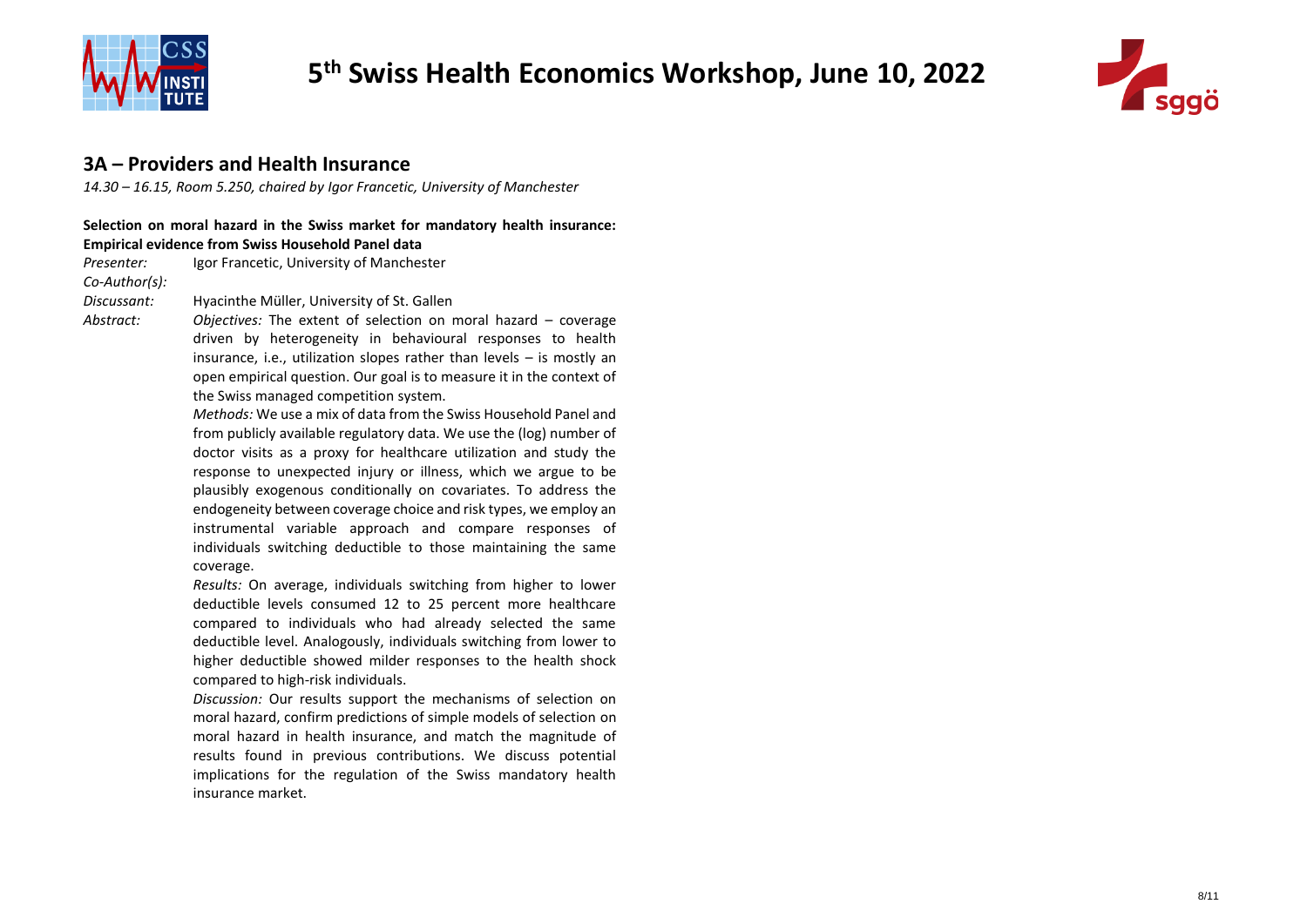



#### **3B – Health Economic Theory**

*14.30 – 16.15, Room 5.258, chaired by Dilek Sevim, University of Basel*

#### **How to evaluate the number of lost life years due to a pandemic disease? Mitigating adverse selection through multi-peril insurance policies**

| Presenter:    | Konstantin Beck, University of Lucerne                      | Presenter:    | Peter Zweifel, University of Zurich                          |
|---------------|-------------------------------------------------------------|---------------|--------------------------------------------------------------|
| Co-Author(s): |                                                             | Co-Author(s): |                                                              |
| Discussant:   | Simon Wieser, ZHAW Winterthur Institute of Health Economics | Discussant:   | Emiliano Soldini, University of Applied Sciences and Arts of |

*Abstract: Objective:* The standard approach to quantify the burden of a pandemic disease is to calculate the volume of individual life years lost, times an appropriate value per year. This paper focus on the first factor, frequently applied, however often in an inconsistent way. Given a population with constant life expectancy, each individual has a positive expected amount of remaining life years. So, each death seams to produce a loss in life expectancy. But, as long as the total number of deaths within a period is equal in number and structure to the expected share of deaths, the society cannot lose life expectancy. There seems to be a contradiction between individual and societal expectation.

> *Method:* This paper introduces the concept of excess-mortality as the missing link necessary to balance out individual and societal expectations described above. It derives the concept through logical reasoning, and shows its impact in an empirical part, based on public demographic data, that would be updated for the presentation.

> *Results:* This argumentation goes way beyond the often-criticized distinction between died because of or merely with Covid-19, since the proposed change in calculation shrinks the number of years lost by Covid-19 dramatically – e.g., by -95% for people below 65 years of age.

> *Discussion:* It goes without saying, that redefining the number of lost life years will have a huge impact on the evaluation of public health measures taken to cope with a pandemic disease.

health insurance.

| Presenter:    | Peter Zweifel, University of Zurich                                                                                                                                                                                                                                                                                                                                                                                                                                                                  |
|---------------|------------------------------------------------------------------------------------------------------------------------------------------------------------------------------------------------------------------------------------------------------------------------------------------------------------------------------------------------------------------------------------------------------------------------------------------------------------------------------------------------------|
| Co-Author(s): |                                                                                                                                                                                                                                                                                                                                                                                                                                                                                                      |
| Discussant:   | Emiliano Soldini, University of Applied Sciences and Arts of<br>Southern Switzerland (SUPSI)                                                                                                                                                                                                                                                                                                                                                                                                         |
| Abstract:     | Objectives: The objective of this paper is to pursue an intuitive idea:<br>If a consumer who is an unfavorable health risk but a "better" risk<br>as a driver, would a multi-peril policy not be associated with a<br>reduced selection effort on the part of the insurer? If this intuition<br>should be confirmed, it could serve to mitigate the decade-long<br>concern with risk selection both in the economic literature and by<br>policy makers.                                              |
|               | Methods: A two-perils model is developed in which consumers<br>deploy effort in search of a policy offering them most coverage at<br>the going premium while insurers deploy effort designed to stave<br>off unfavorable risks. Two types of Nash equilibria are compared,<br>one in which the insurer is confronted with a high-risk and a low-<br>risk type for coverage of one peril and another one, where both<br>types are "better" risks with regard to a second peril.                       |
|               | Results: The difference in selection effort confronting high-risk and<br>low-risk types is indeed found to be reduced in the two-peril case.<br>Discussion: In countries with competitive health insurance<br>(including Switzerland), risk selection is a major concern. Yet the<br>separation of insurance lines makes it impossible for insurers to<br>issue multi-peril policies including compulsory health insurance.<br>The findings of this paper suggest that lifting this separation could |

be beneficial in terms of mitigating adverse selection especially in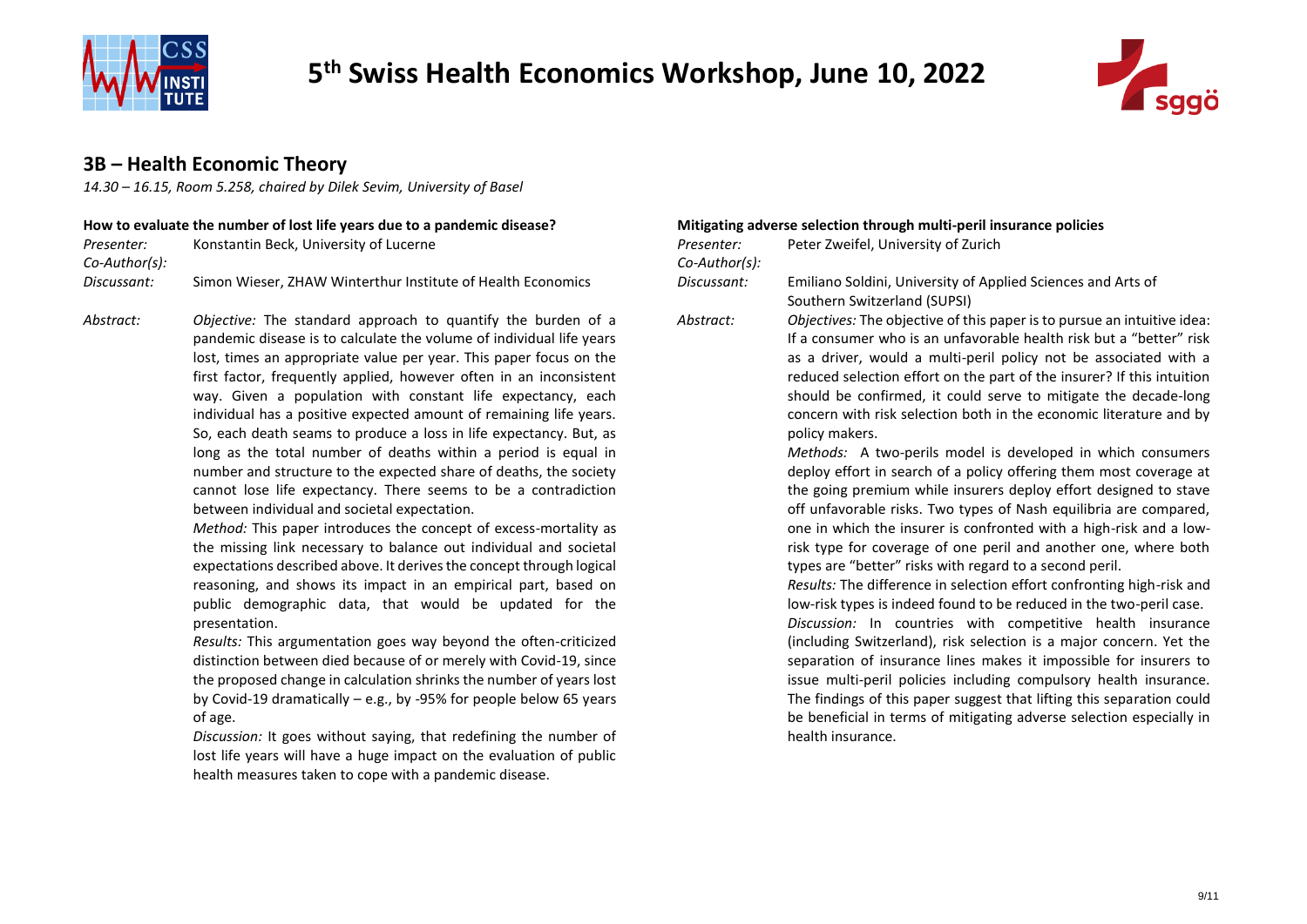



### **3B – Health Economic Theory**

*14.30 – 16.15, Room 5.258, chaired by Dilek Sevim, University of Basel*

#### **Decision Thresholds for Medical Tests Under Ambiguity Aversion**

*Presenter:* Dilek Sevim, University of Basel

*Co-Author(s):* Stefan Felder, University of Basel

*Discussant:* Ana Ona, Swiss Paraplegie Center

*Abstract: Objectives:* Medical decisions are often made based on limited information, which makes the attitudes of decision makers (DMs) towards ambiguity significantly relevant. This paper aims to establish the effect of ambiguity aversion on the test and treatment decisions under diagnostic and therapeutic ambiguity.

> *Methods:* Our analysis is based on the two classical decision-making models under uncertainty: Pauker and Kassirer's (1980) model on diagnostic risk and Eeckhoudt's (2002) model on therapeutic risk. We introduce ambiguity as multiple probabilities of disease in the diagnostic model and as multiple failure rates of treatment in the therapeutic model. We use the smooth ambiguity model by Klibanoff, Marinacci and Mukerji (2005) to study the effect of ambiguity aversion on the test and treatment decisions.

> *Results:* We show that under diagnostic ambiguity, ambiguity aversion makes testing more attractive if the default option is no treatment and less attractive if the default option is treatment. Under therapeutic ambiguity, ambiguity aversion reduces the tolerance towards treatment failure so that test option is chosen at a lower failure rate of treatment.

> *Discussion:* This paper extends the classical decision threshold analysis by establishing the effect of ambiguity aversion on the test and test-treatment thresholds. By doing so, our analysis contributes to the understanding of the observed heterogeneity of treatment decisions in medical practice.